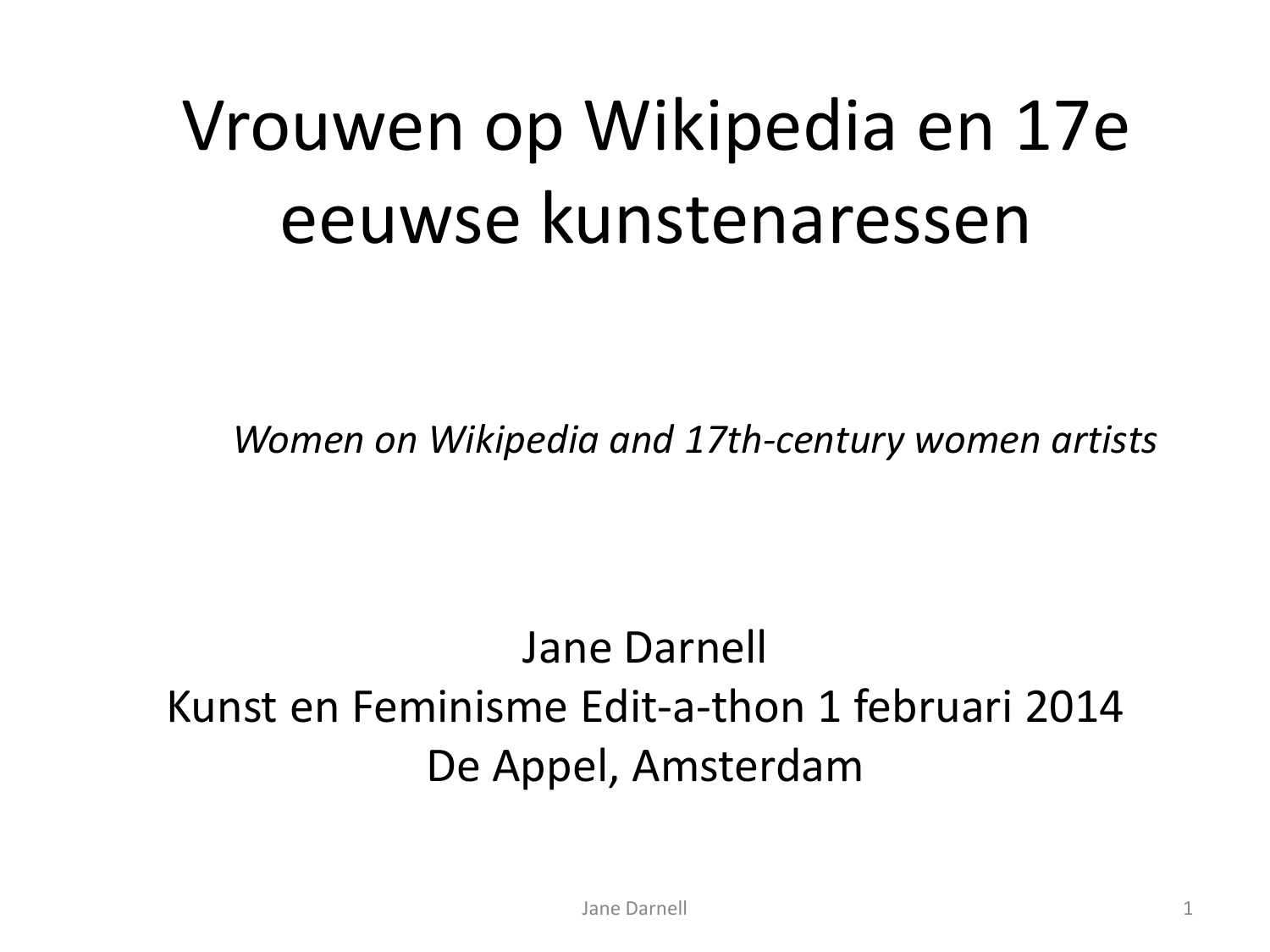# Er zijn minder vrouwen op Wikipedia

- Er zijn minder vrouwen die bijdragen
- Er zijn minder biografieën van vrouwen
- Er zijn minder bronnen over vrouwen

#### *There are fewer women on Wikipedia*

- *Fewer women contribute*
- *There are fewer biographies of women*
- *There are fewer sources about women*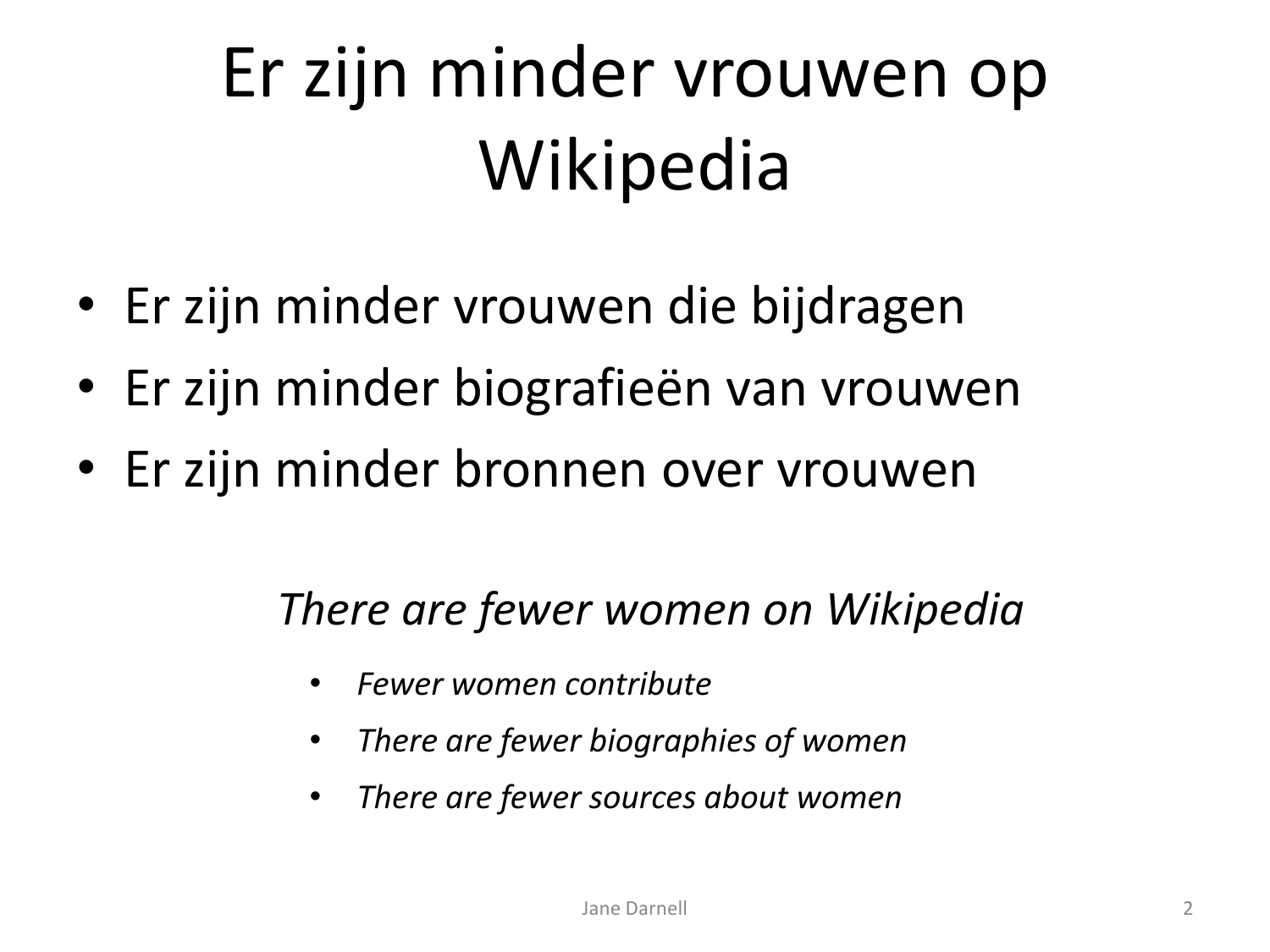# Wikipedia is sneller dan de bieb



### Sources used by Dutch general public for reference, polled in 2013 survey

Jane Darnell 3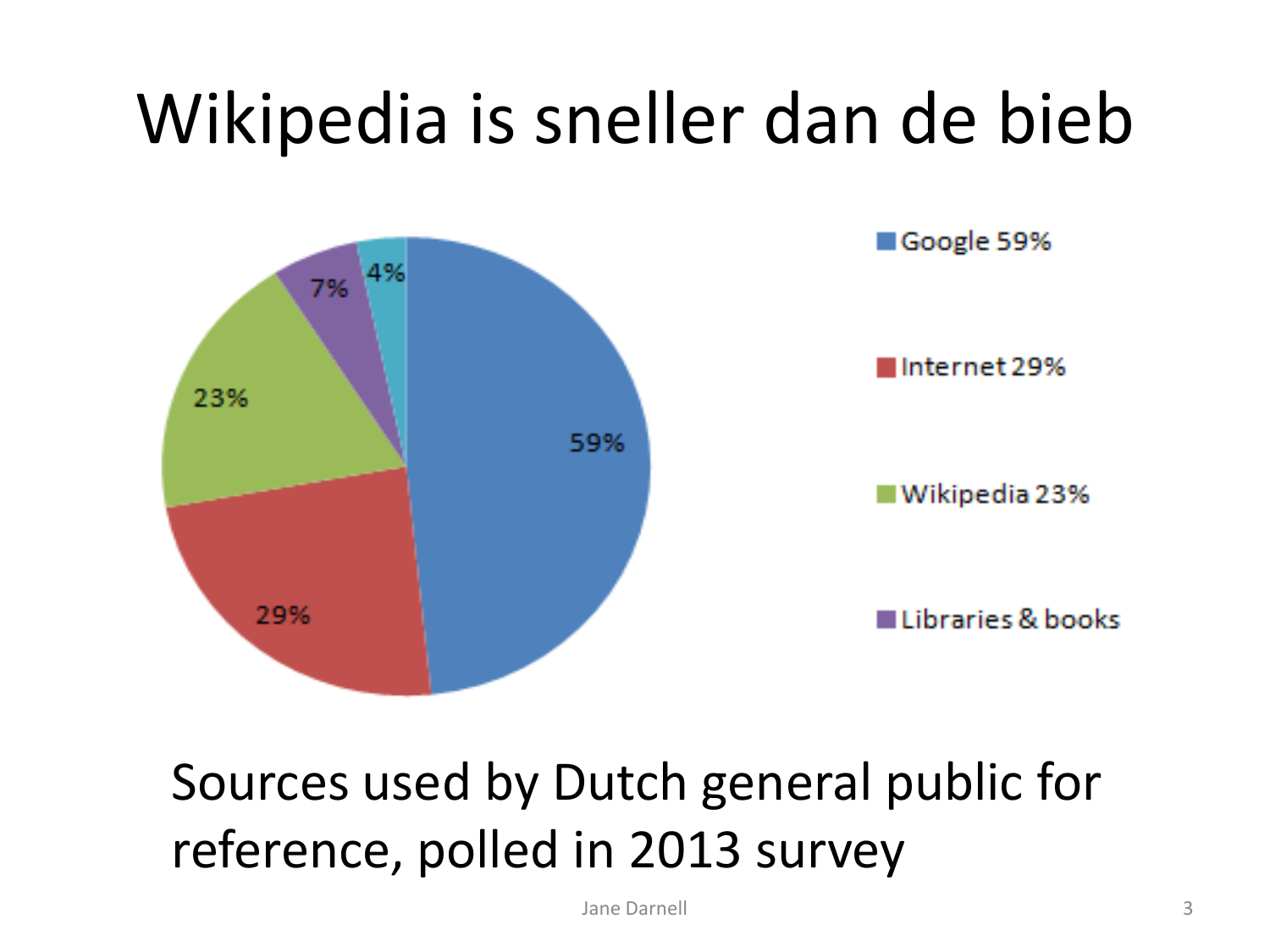# Wikipedia is sneller dan uitgevers

### https://nl.wikipedia.org/wiki/Margot\_Berkman

- Margot Berkman ne, vrouw met baan & Jurgen/VL overleg 20 okt 2013 13:47 (CEST)
	- Lijkt mij gee vrouw met baan maar een kunsenares wiens artikel schreeuwt om bronnen. Uhe Banner Overleg 20 okt 2013 18:25 (CEST)
		- Alvast eentje & toegevoegd, maar weinig informatie aldaar. ErikvanB (overleg) 20 okt 2013 20:52 (CEST)
	- Ik vermoed dat Galerie Boogaard met dit arikel probeert Margot Berkman beter te verkopen. Dat heet directe betrokkenheid of belangenverstrengeling en promotie of reclame. ErikvanB (overleg) 20 okt 2013 20:57 (CEST)



Ondanks haar "oranjeboom sierhek" voor het koninklijke echtpaar, wordt deze kunstenares binnen 7 uur "ne" bestempeld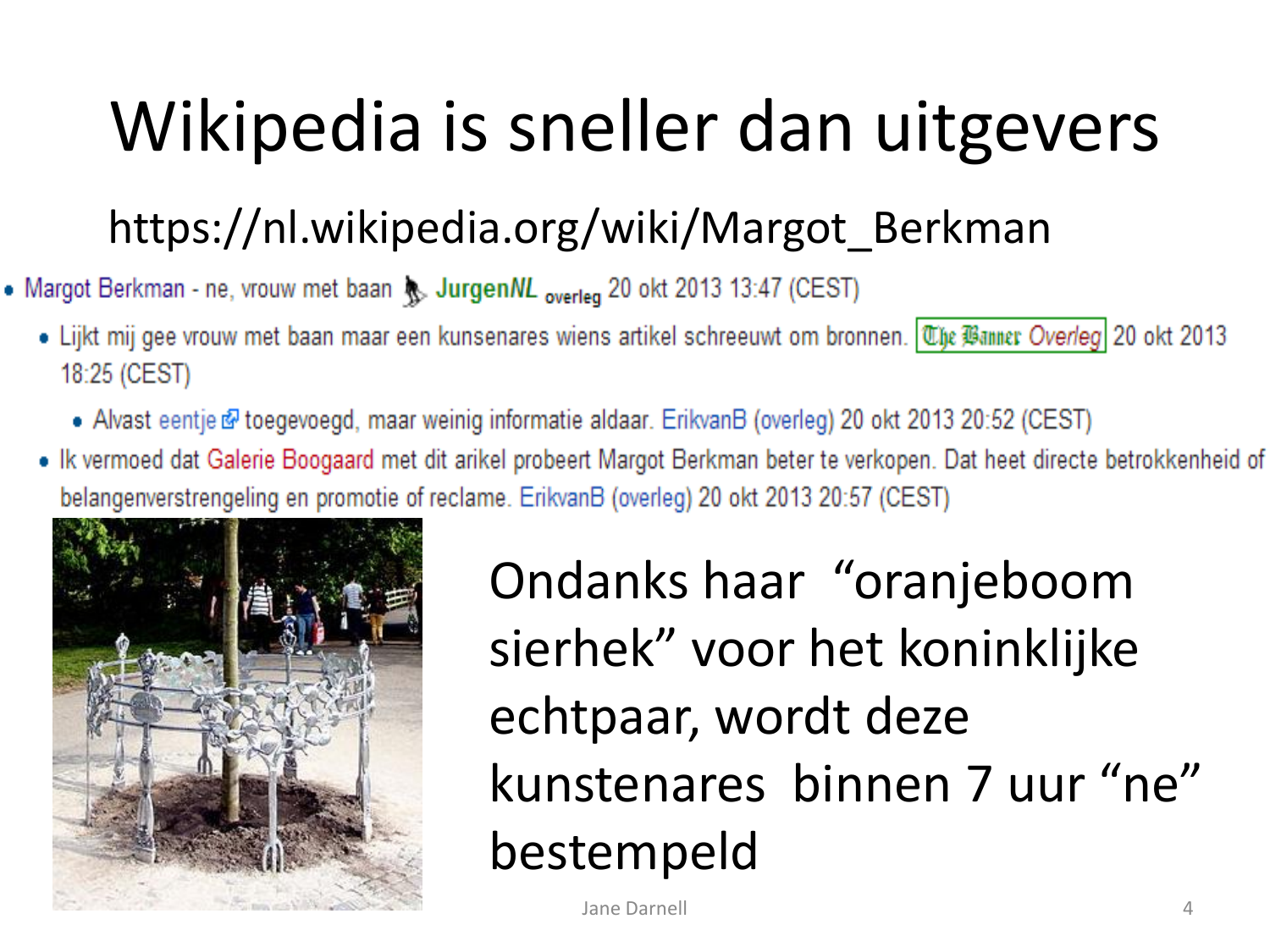### Generation Gap vs. Gendergap



Wikipedians > 55 is largest group, but older women often prefer to use tablet or smartphone over computer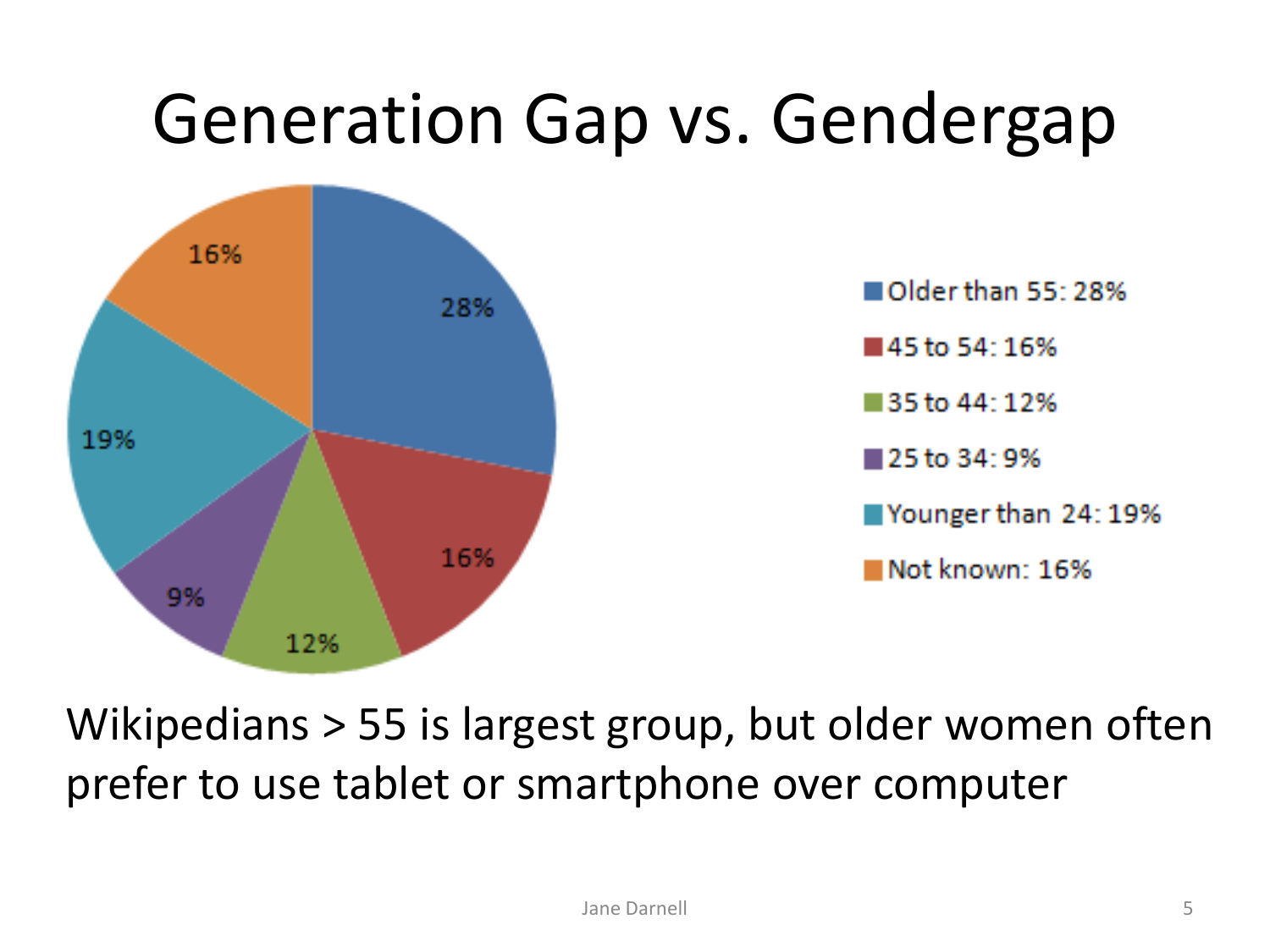# Gendergap vergroot "Kunstkloof"

Male 88% **EFFE** Female 6% No answer 6%



On the Dutch Wikipedia, 6% of the contributors identify themselves as female in 2013 survey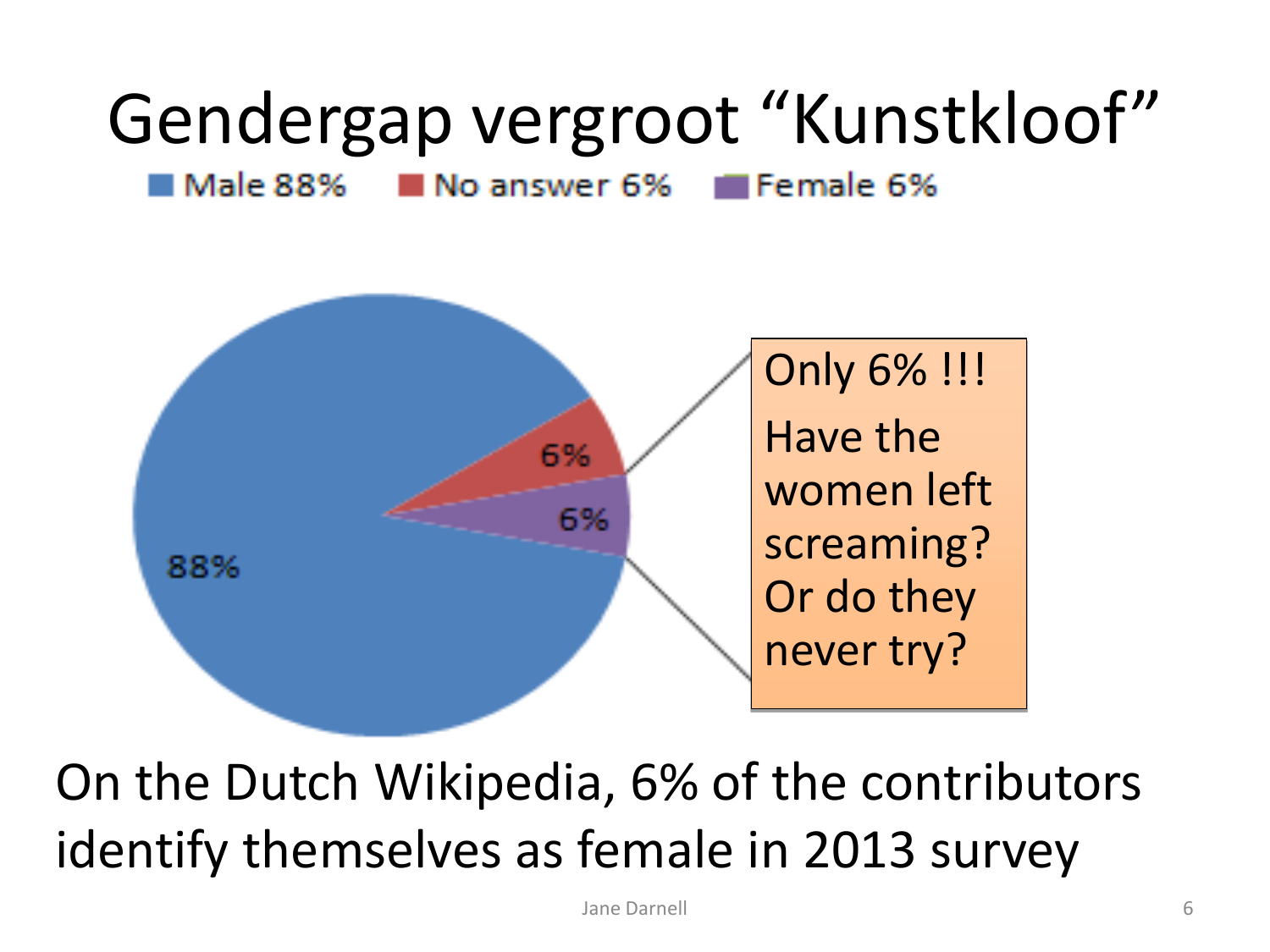### Two Haarlem portraits in 1644



#### Adriana Croes (1599-1656) and Dorothea Berck (1593-1684)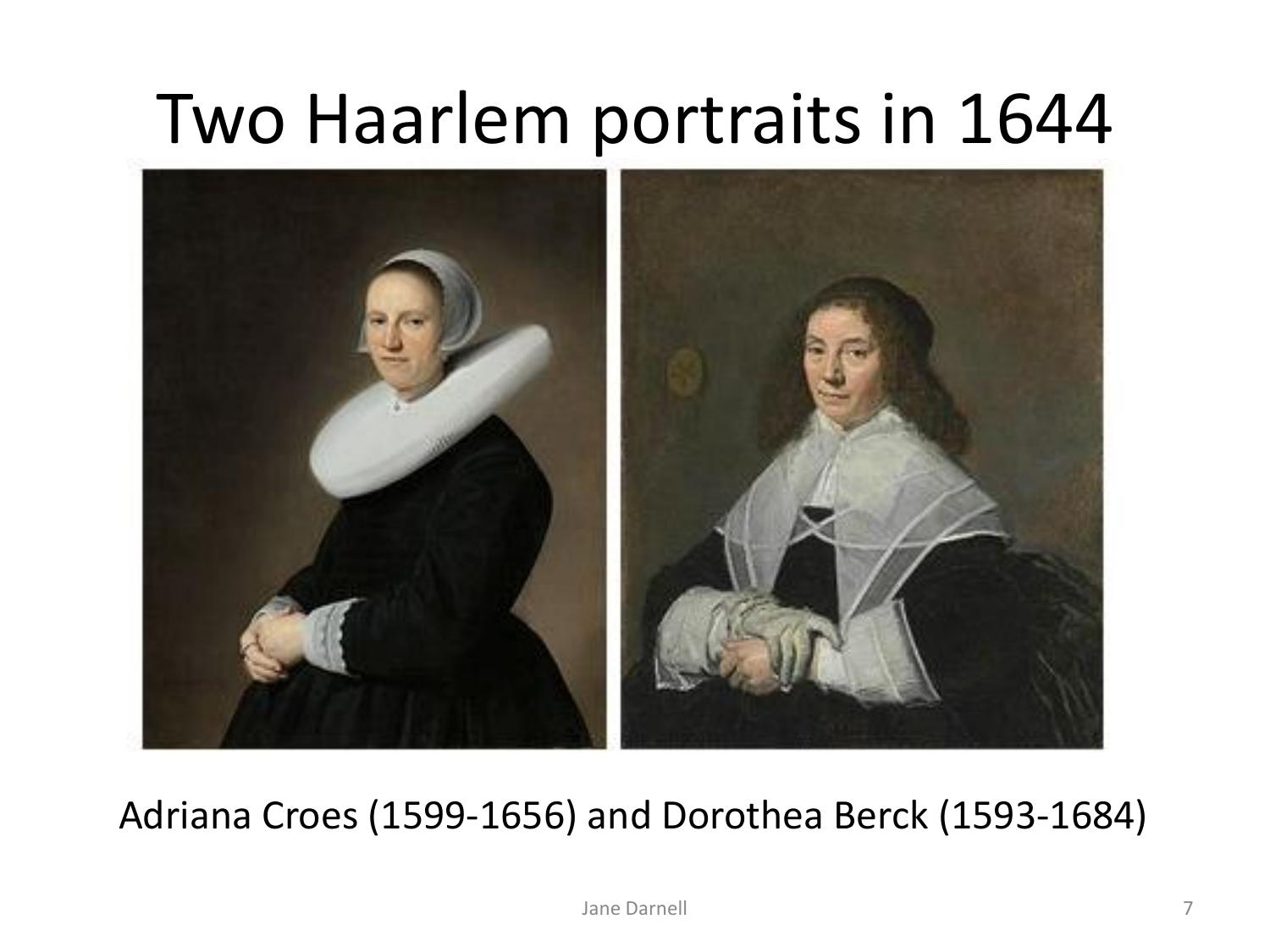# My dataset (10,000+ artists) has grown from these sources:

- 1) 1,843 records from old dictionaries of artist biographies (Vasari, Van Mander, Houbraken, Sandrart, etc) - only 47 are women
- 2) 3,644 records Web Gallery of Art only 37 are women
- 3) 23,174 records Public Catalog Foundation I matched these to 13,000+ Commons "Creator pages" and to Wikipedia articles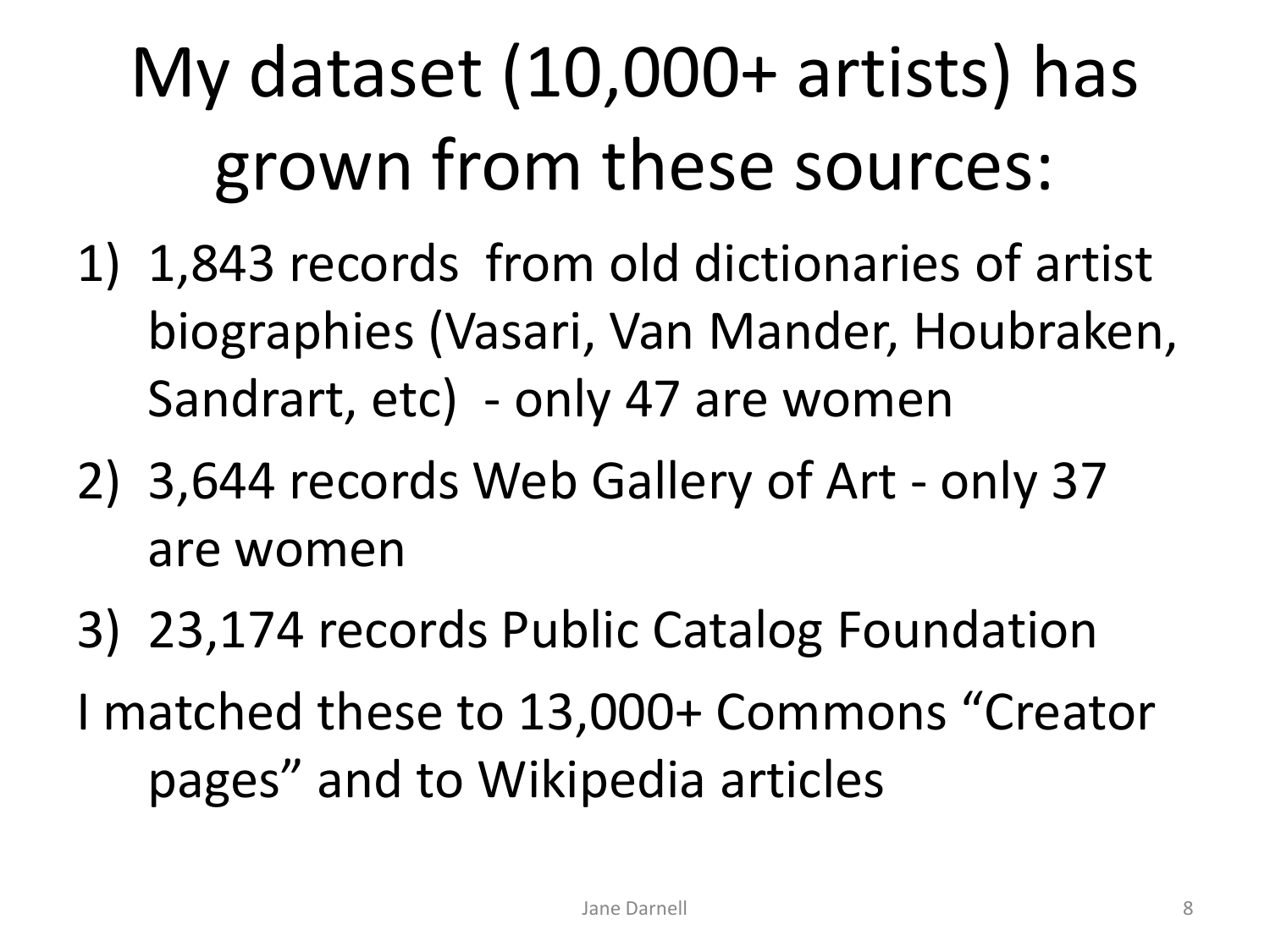### 10,000 artist biographies

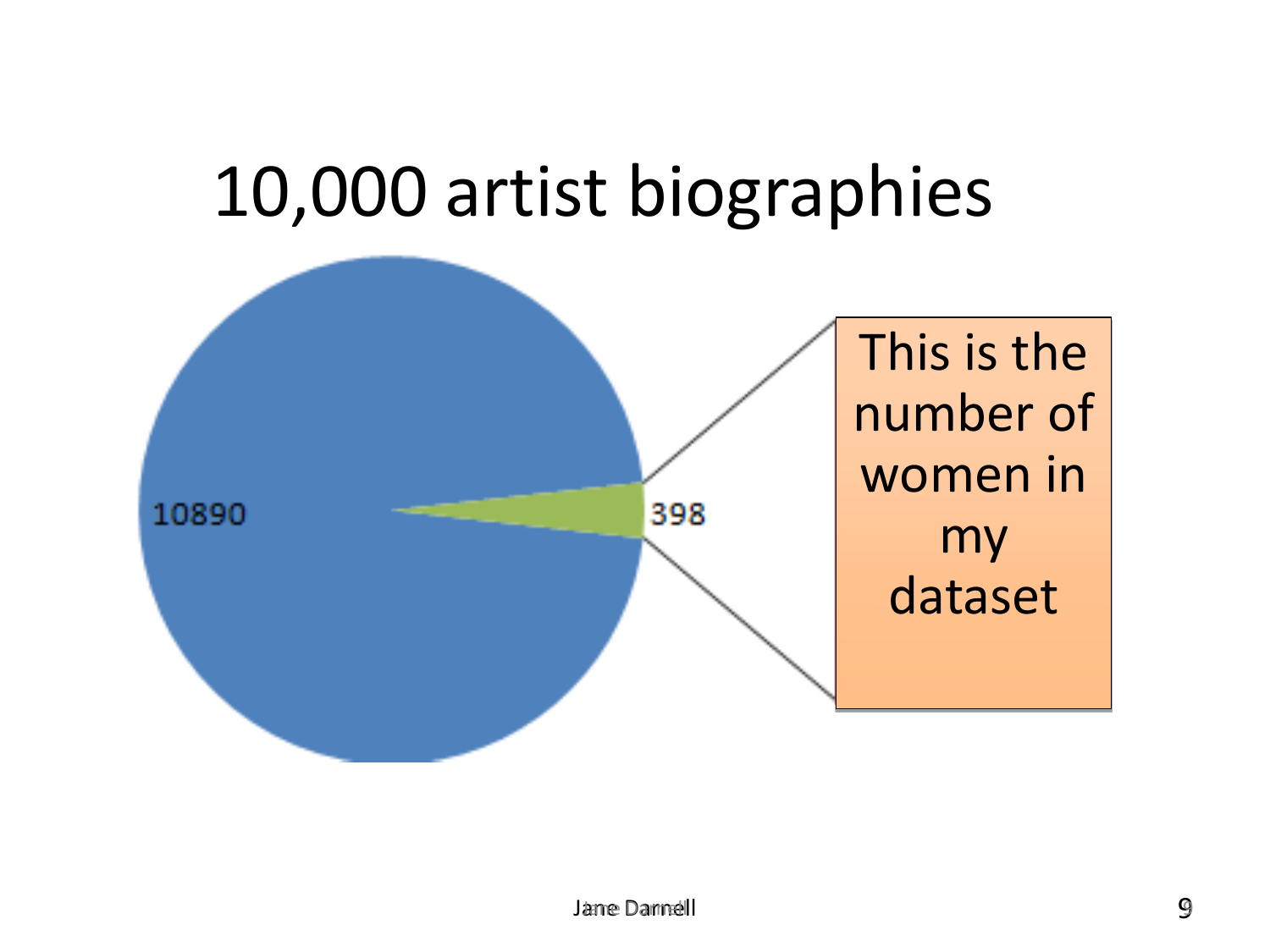# By birth country, red=women

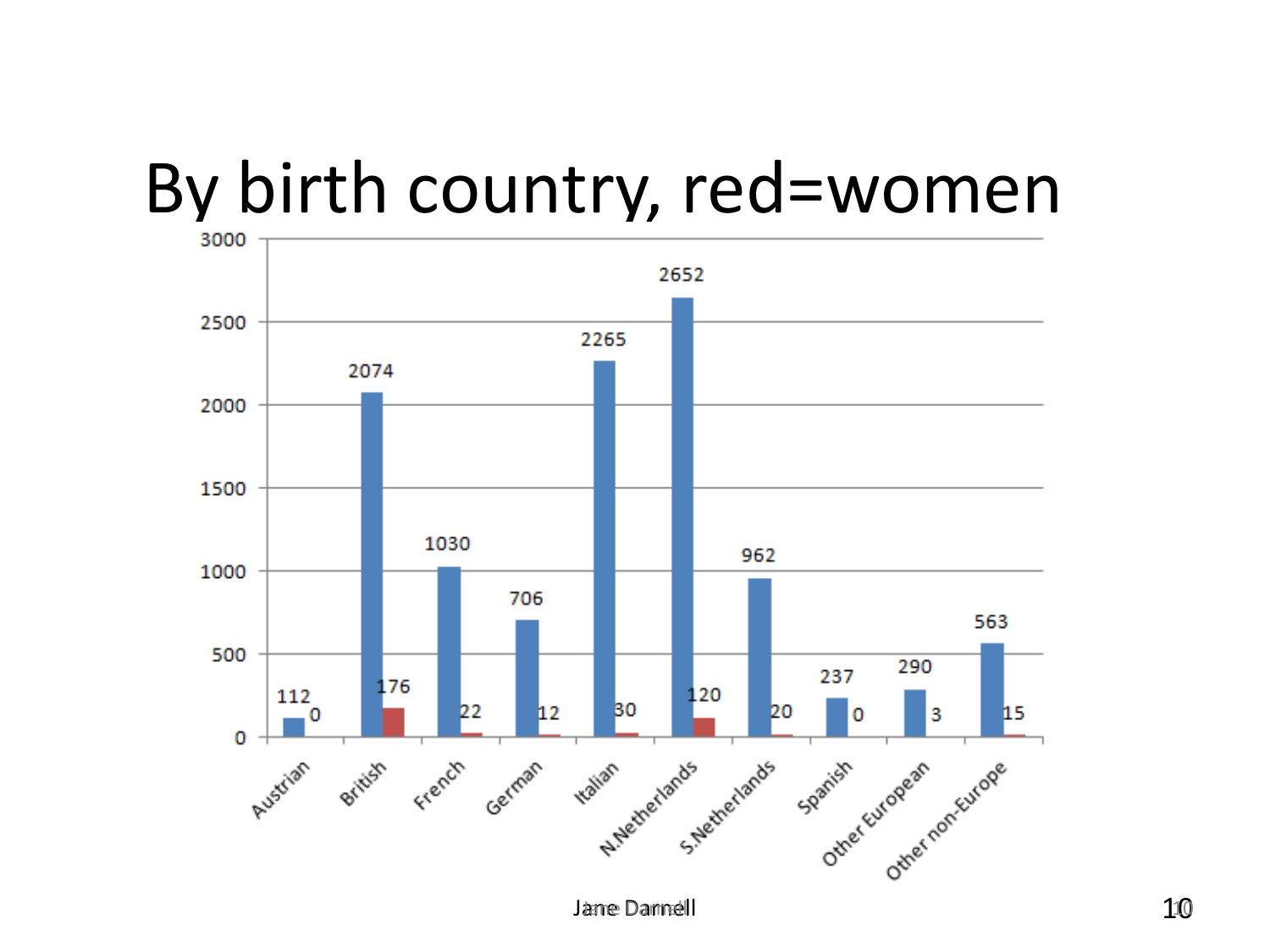### By birth century, red=women

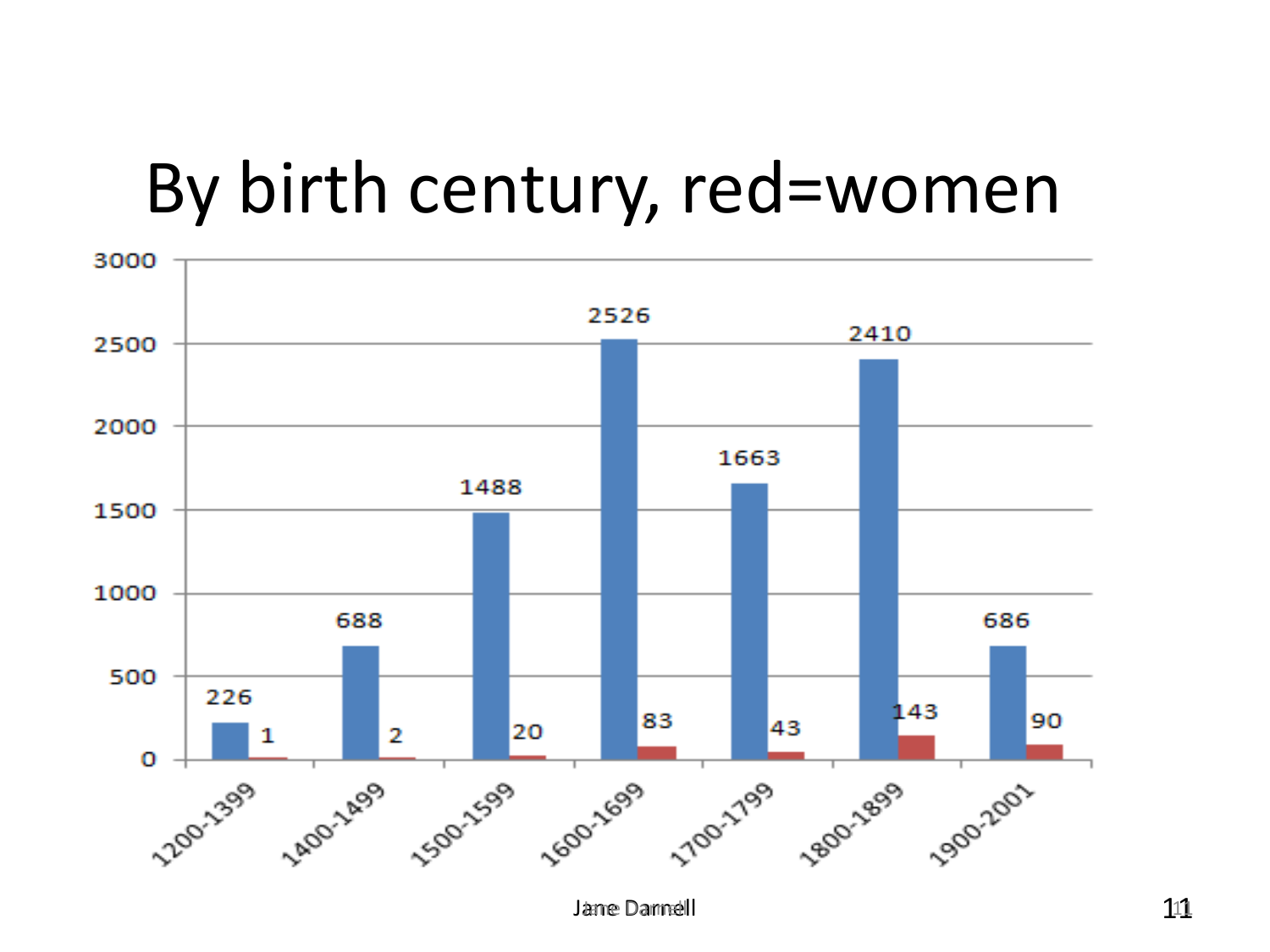### 1,843 artists in old sources

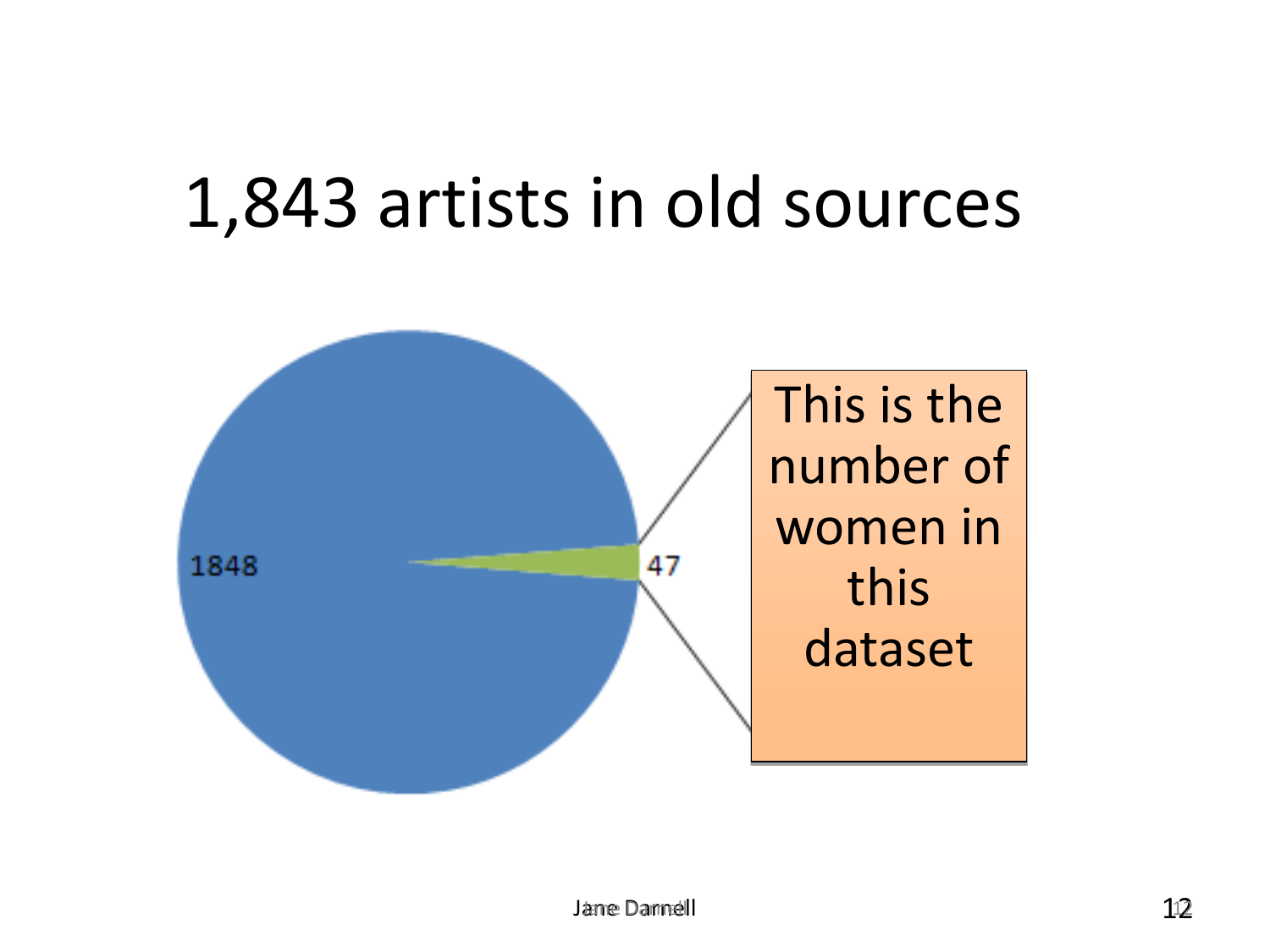#### Hondius, Vasari, Van Mander, Ampzing, Baldinucci, De Bie, Sandrart, Du Piles, Houbraken, Weyerman, Van Gool, Descamps

|            |    |            |      | Hondius Vasari   Mander   Ampzing Baldinucci   deBie   [Sandrart   Du Piles   AH |       |             |     |              | /Weyerman JvGool Descamps xref |                    |     |                           |
|------------|----|------------|------|----------------------------------------------------------------------------------|-------|-------------|-----|--------------|--------------------------------|--------------------|-----|---------------------------|
| 68         |    | 323<br>167 | 73   | 108                                                                              | 311   | 464         | 206 | 946          | 663                            | 192                | 168 |                           |
|            | It |            |      |                                                                                  |       |             |     |              |                                |                    |     | 1 Don Bartolommeo Abbat   |
|            |    |            |      |                                                                                  |       |             |     |              |                                | G <sub>2</sub> 493 |     | 1 Bernardus Accama        |
|            |    |            |      |                                                                                  |       |             |     |              |                                | G2493              |     | 1 Matthijs Accama         |
|            |    |            |      |                                                                                  | p 273 |             |     |              | V2, p 14 W2 216                |                    |     | 3 Alexander Adriaenssen   |
|            |    |            |      |                                                                                  |       |             |     |              | V1, p 22 W2 017                |                    |     | 2 Willem van Aelst        |
|            |    |            |      |                                                                                  |       |             |     |              | V1, p 22 W2 017                |                    |     | 2 Evert van Aelst         |
| Pic        |    | M201       |      |                                                                                  | p 291 | S244        |     | 331 V1, p 22 |                                |                    |     | 5 Pieter Coecke van Aelst |
|            |    |            |      |                                                                                  |       |             |     |              |                                |                    |     | 0 Pouwels van Aelst       |
| <b>Pic</b> |    | M226       |      |                                                                                  |       | <b>S259</b> |     | V1, p 15     |                                |                    |     | 4 Pieter Aertsen          |
|            |    | M228       | A515 |                                                                                  |       |             |     |              |                                |                    |     | 2 Richard Aertsz          |
|            |    |            |      |                                                                                  |       |             |     |              | V1, p 21 W2 005                |                    |     | 2 Lucas Achtschellinck    |
|            |    |            |      |                                                                                  |       |             |     | V2, p 23     |                                |                    |     | 1 Jan van Aken            |
|            |    |            |      |                                                                                  |       |             |     | V3, p 53     |                                |                    |     | 1 Akerboom                |
|            |    |            | A543 |                                                                                  |       |             |     |              |                                |                    |     | 1 Willem Outgertsz Akersk |
|            |    |            |      |                                                                                  | p 291 | S191        | 303 |              |                                |                    |     | 2 Francesco Albani        |
| Pic        |    | M211       |      |                                                                                  |       | S244        | 332 |              |                                |                    |     | 3 Heinrich Aldegrever     |
|            |    |            |      |                                                                                  |       |             |     |              | V3, p 32 W3 159                |                    |     | 2 Jan van Oolen           |
|            |    |            |      |                                                                                  | p 168 |             |     |              | V1, p 22 W2 013                |                    |     | 3 Denis van Alsloot       |
|            |    |            |      |                                                                                  |       | S231        |     |              |                                |                    |     | 1 Albrecht Altdorfer      |
|            |    |            |      |                                                                                  |       | <b>S235</b> |     |              |                                |                    |     | 1 Christoph Amberger      |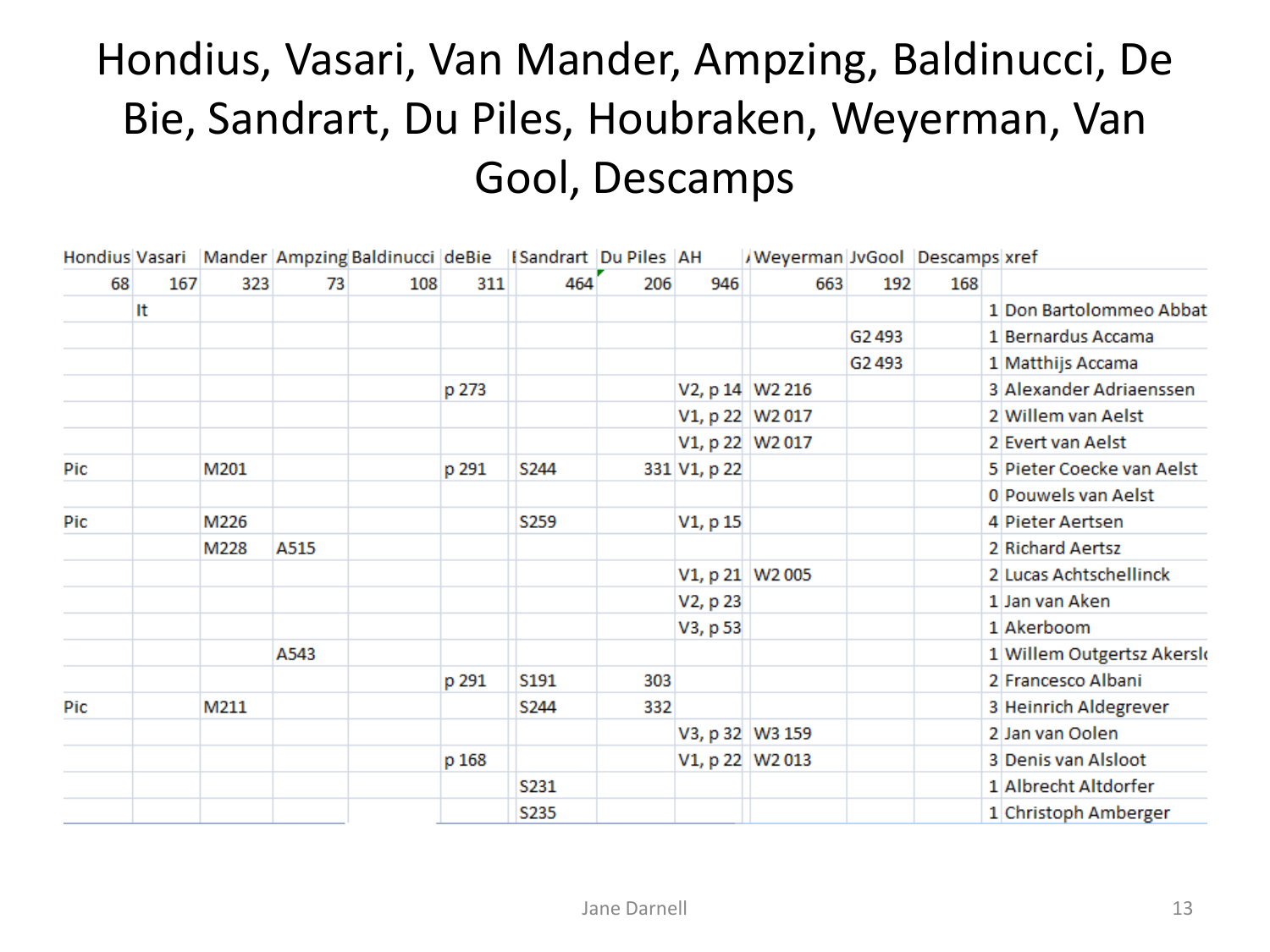### 1,843 artists in old sources

#### Sorted by birth country

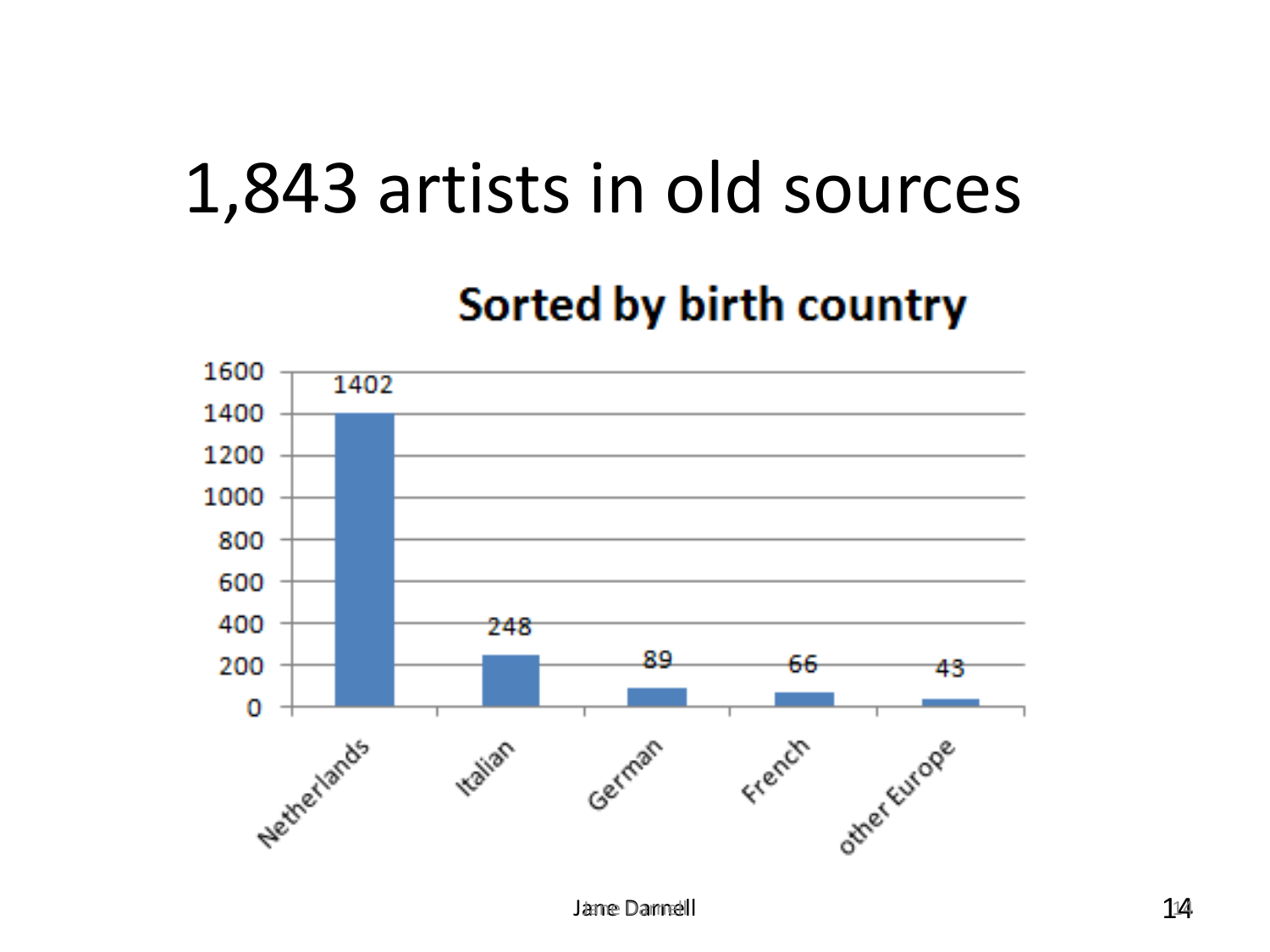### 1,843 artists in old sources Sorted by birth century, red=women

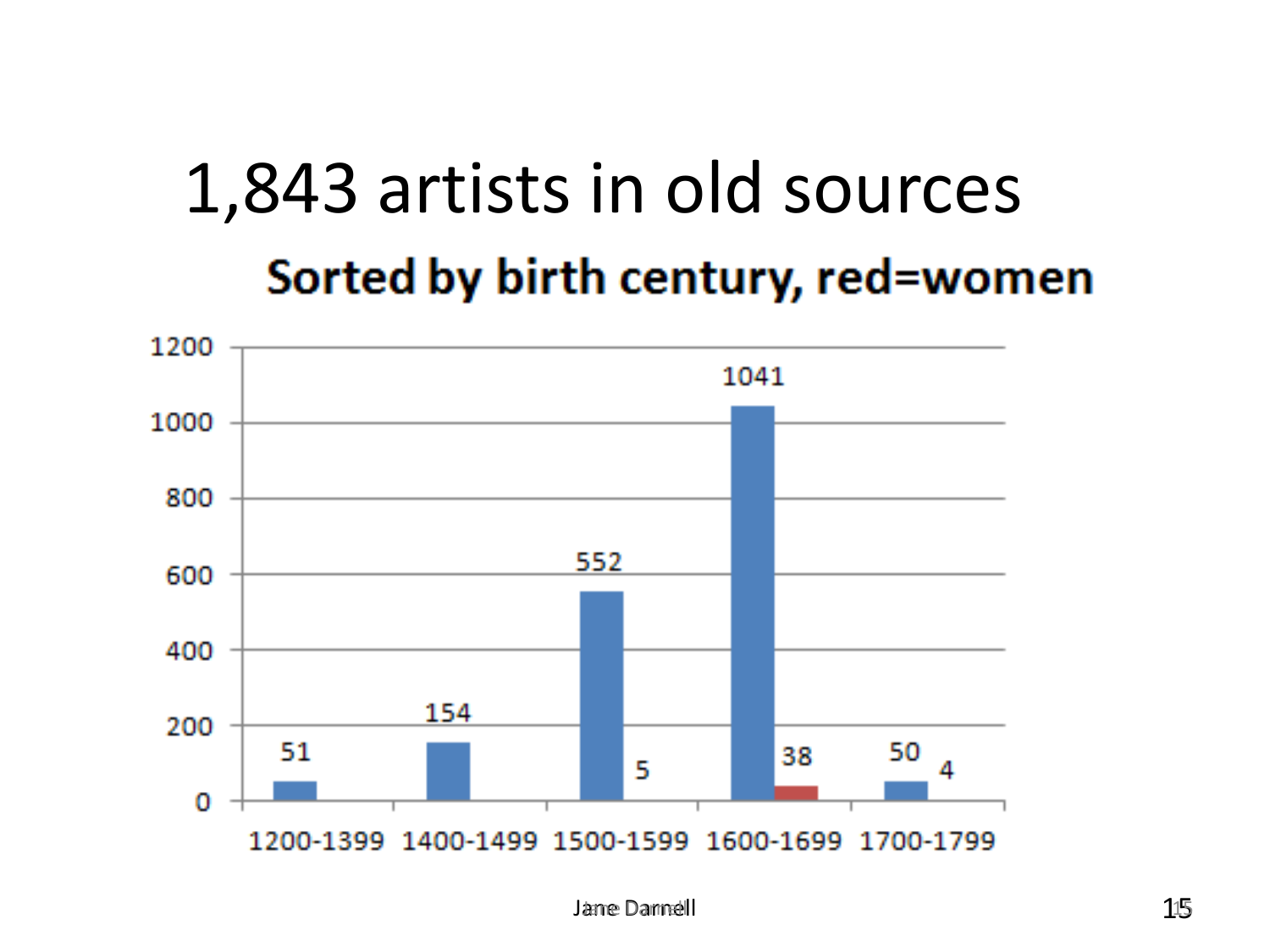### Women artists in Arnold Houbraken

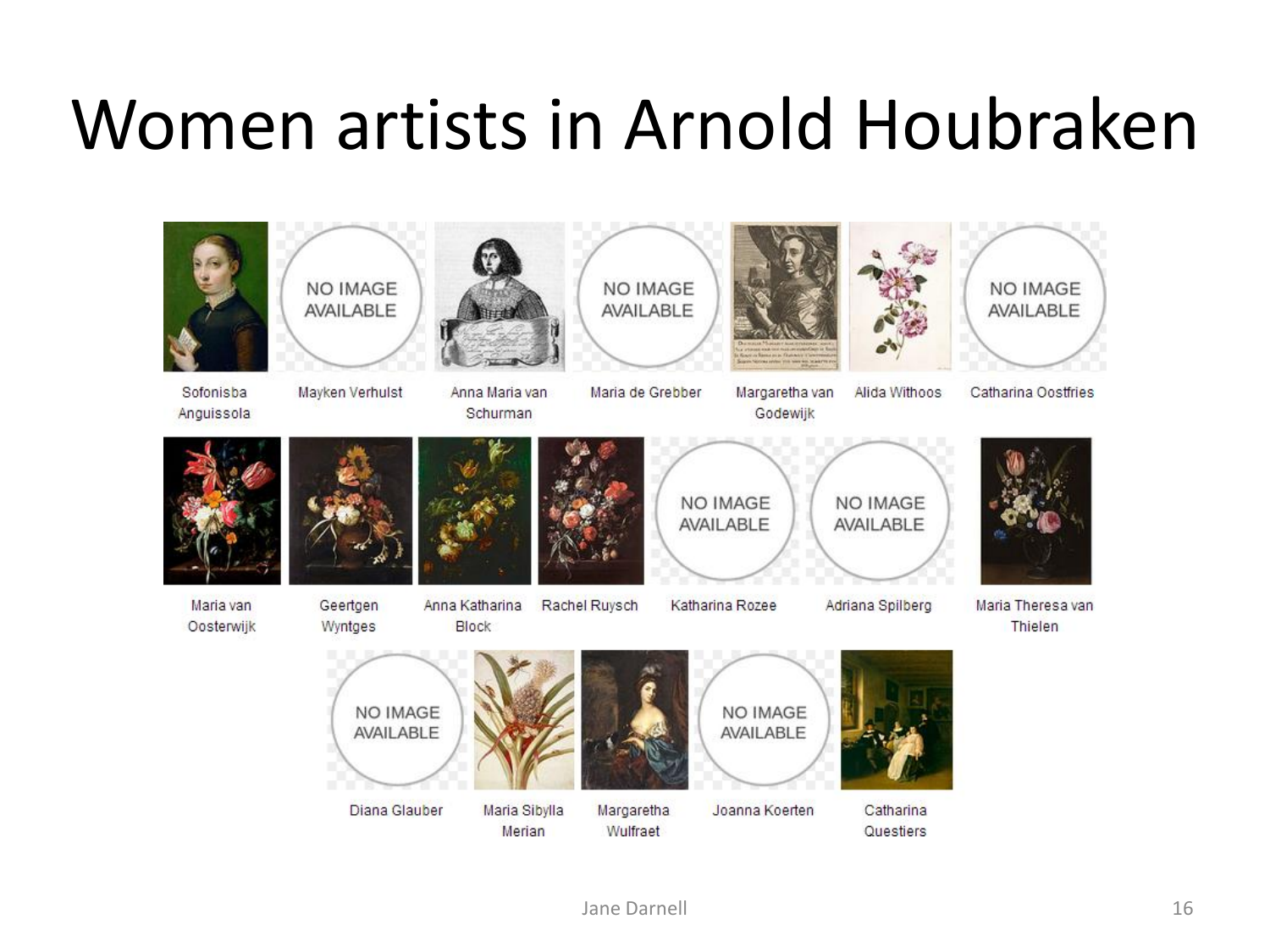### 3,644 artists Web Gallery of Art

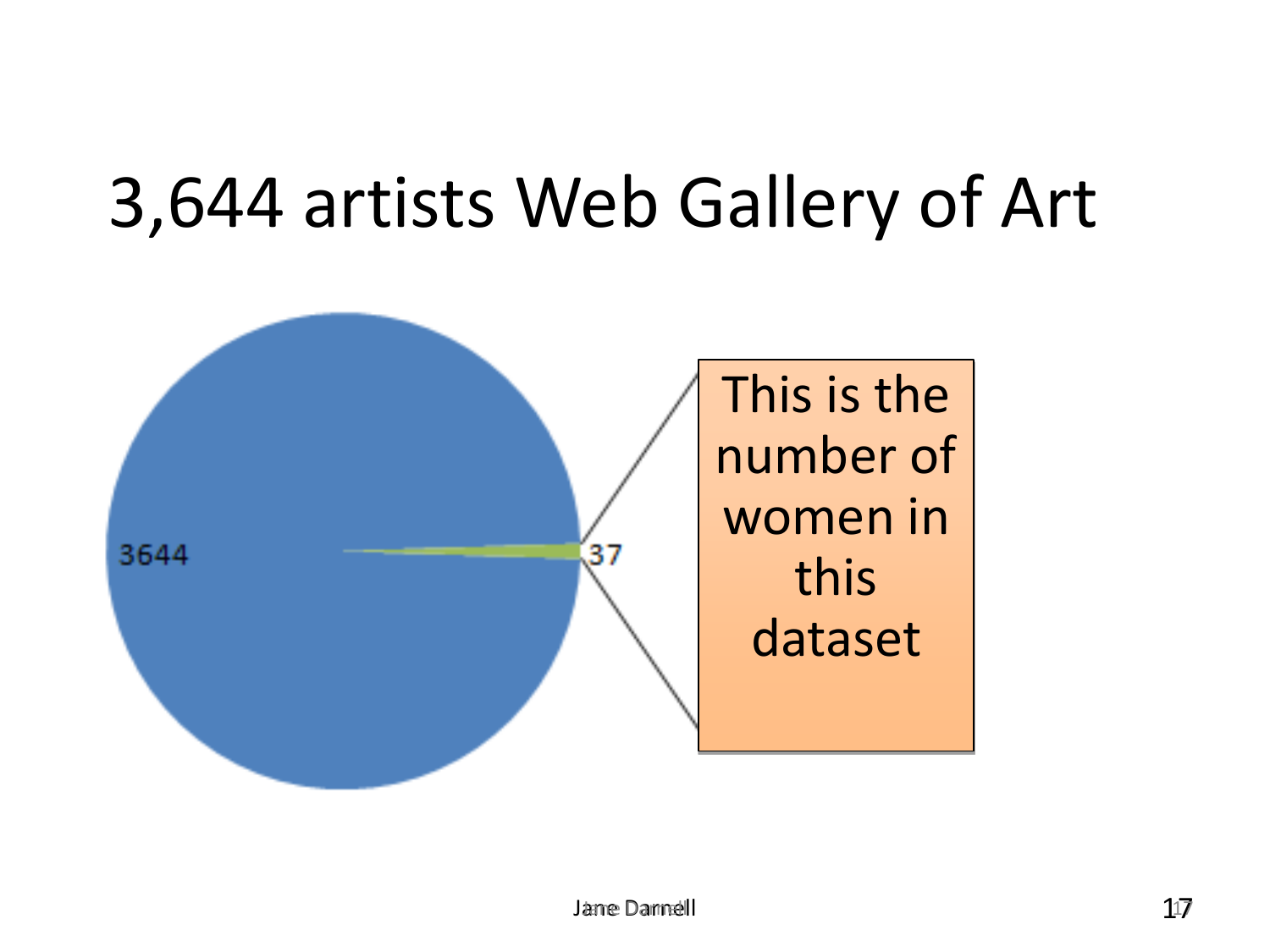## 3,644 artists Web Gallery of Art

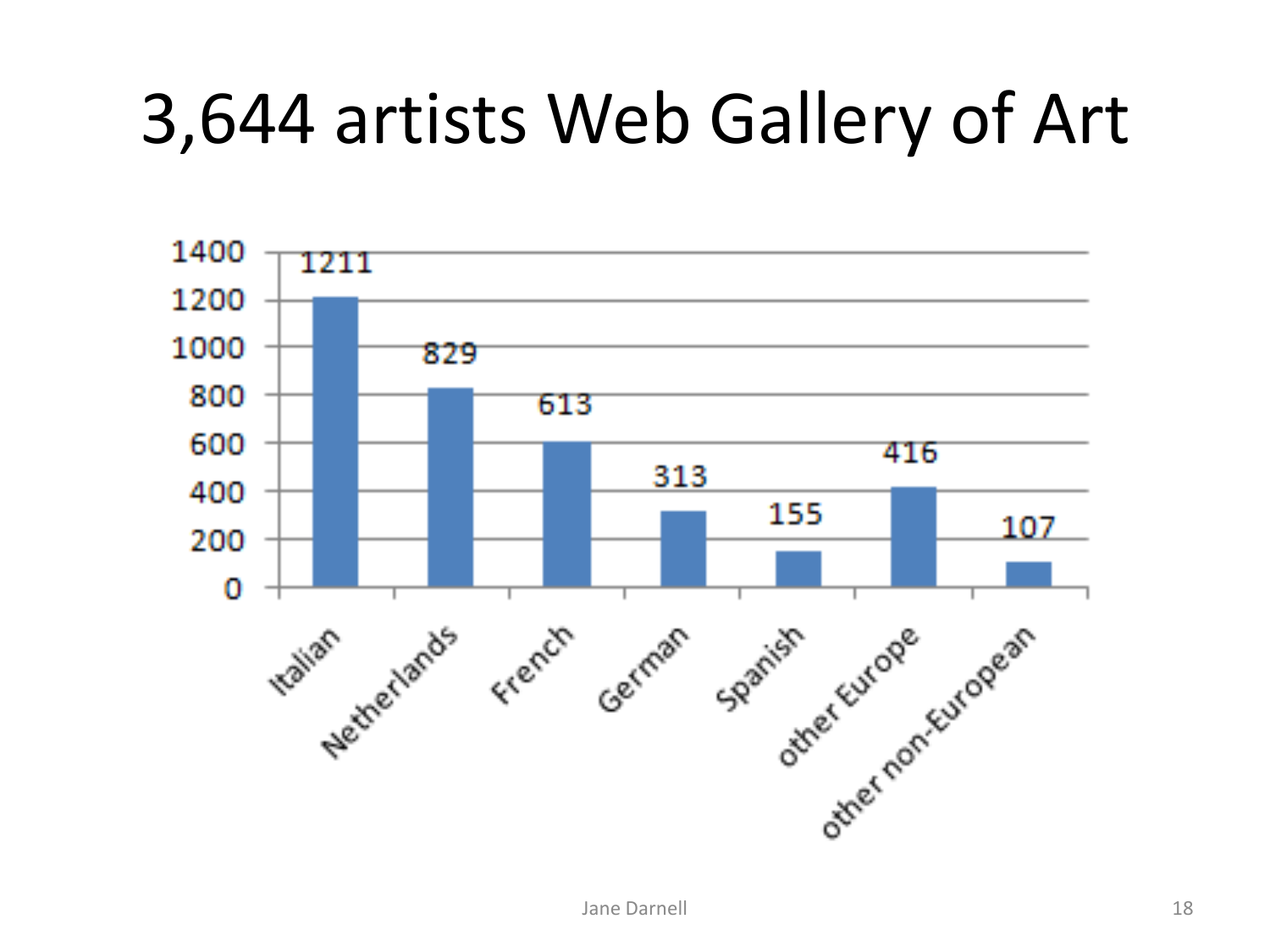### 3,644 artists Web Gallery of Art

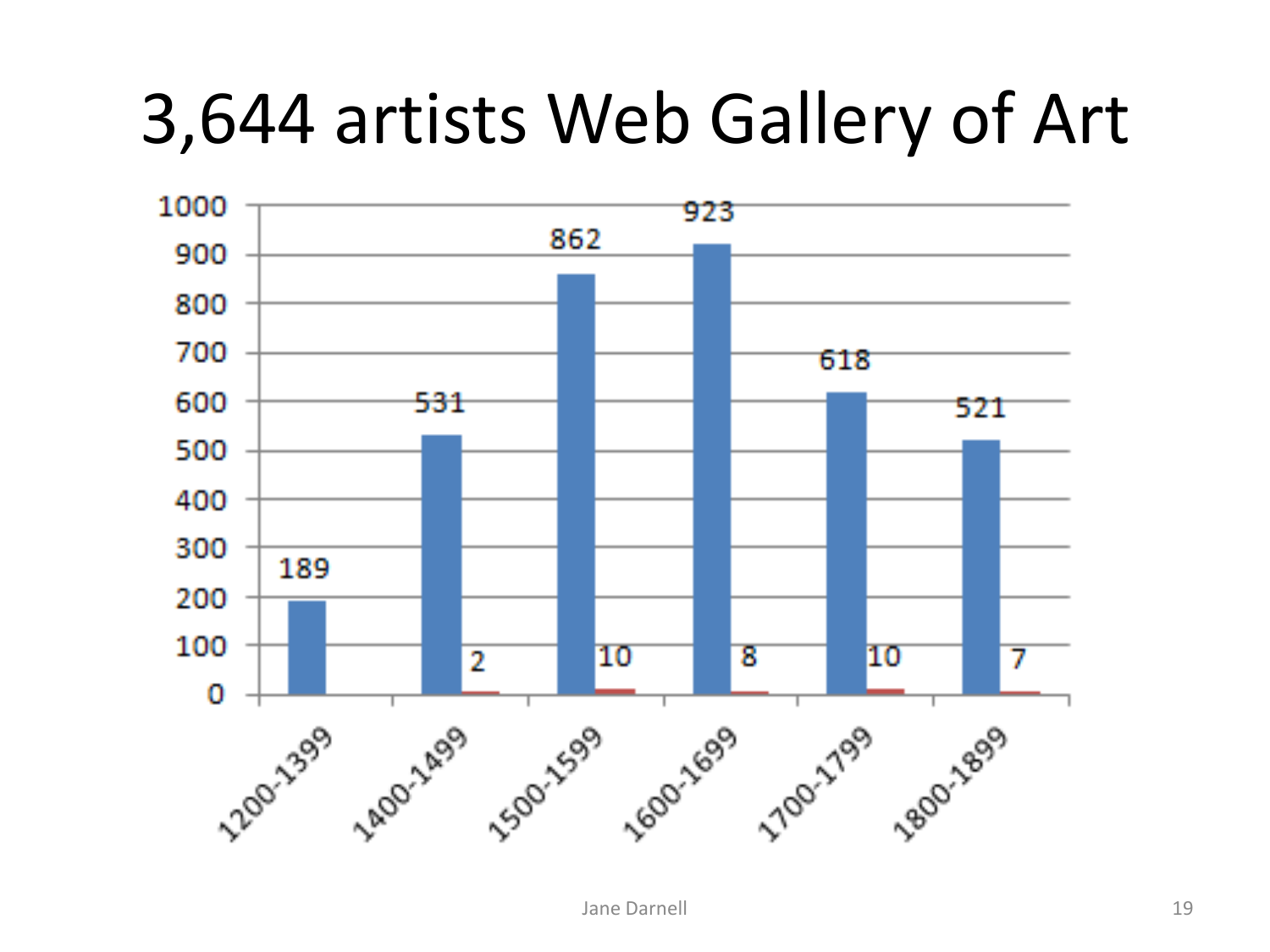# 16<sup>th</sup> & 17<sup>th</sup> century women in WGA











Artemisia

Gentileschi



Sofonisba Anguissola

Eufrasia Burlamacchi

Margherita Caffi

Rosalba Carriera

**Lucrina Fetti** 

Catharina van Hemessen



**Judith Leyster** 



**Louise Moillon** 



Maria van Oosterwijk



Elisabetta Catanea Parasole



Clara Peeters



Rachel Ruysch



Diana Scultori



Elisabetta Sirani



Maria Maria Tesselschade Tintoretta



Anna Roemers Visscher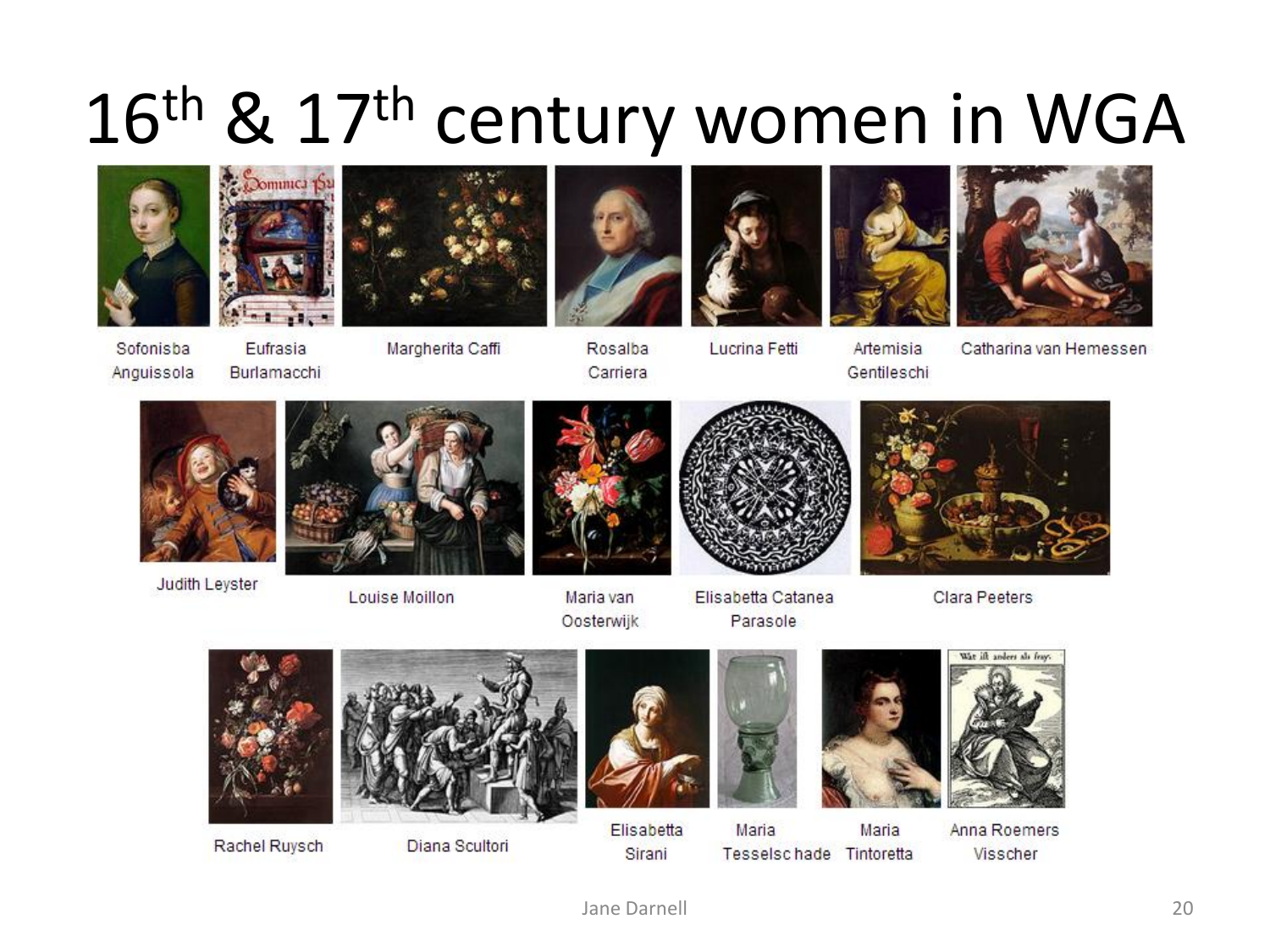### Women in the sources

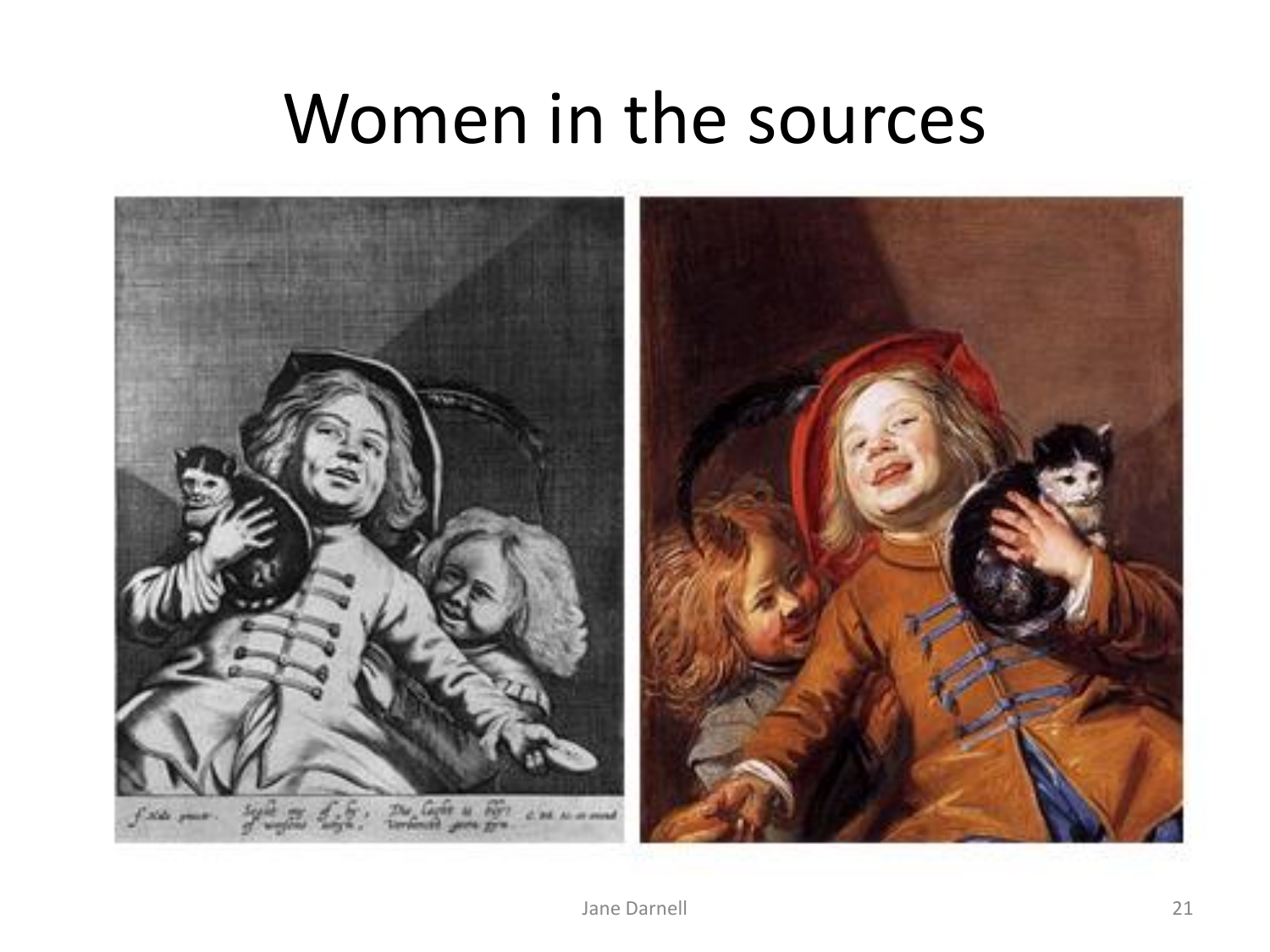# BBC Your paintings: "Elizabeth"

#### There is more than one possible match for your search

Please choose one of the artists below

#### 1 - 36 of 183



Adams, Elizabeth b.1982



Adams, Elizabeth M. b.1948



Adamson, Elizabeth A. b.1959



Adnams, Marion Elizabeth 1898-1995



 $1<sup>1</sup>$ 

Previous

Alderson, Elizabeth Mary 1900-1988



2 3 4 5 ... 6 Next

1862-1951



Anderson, Elizabeth b.1880



Anderson, Madeleine Elizabeth 1910-1976



Andrews, Elizabeth

d.1978



b.1932



Balneaves. Elizabeth 1911-2006





Arnold, Elizabeth Leslie 1909-2005



Barnard, Elizabeth Fav b 1984



Atkins, Mary Elizabeth Date unknown



Barnekow **Elizabeth** Date unknown





Aveline, Josephine Elizabeth 1914-1990



Babb, Charlotte **Elizabeth** c 1830-1906



Ballantyne, Elizabeth Date unknown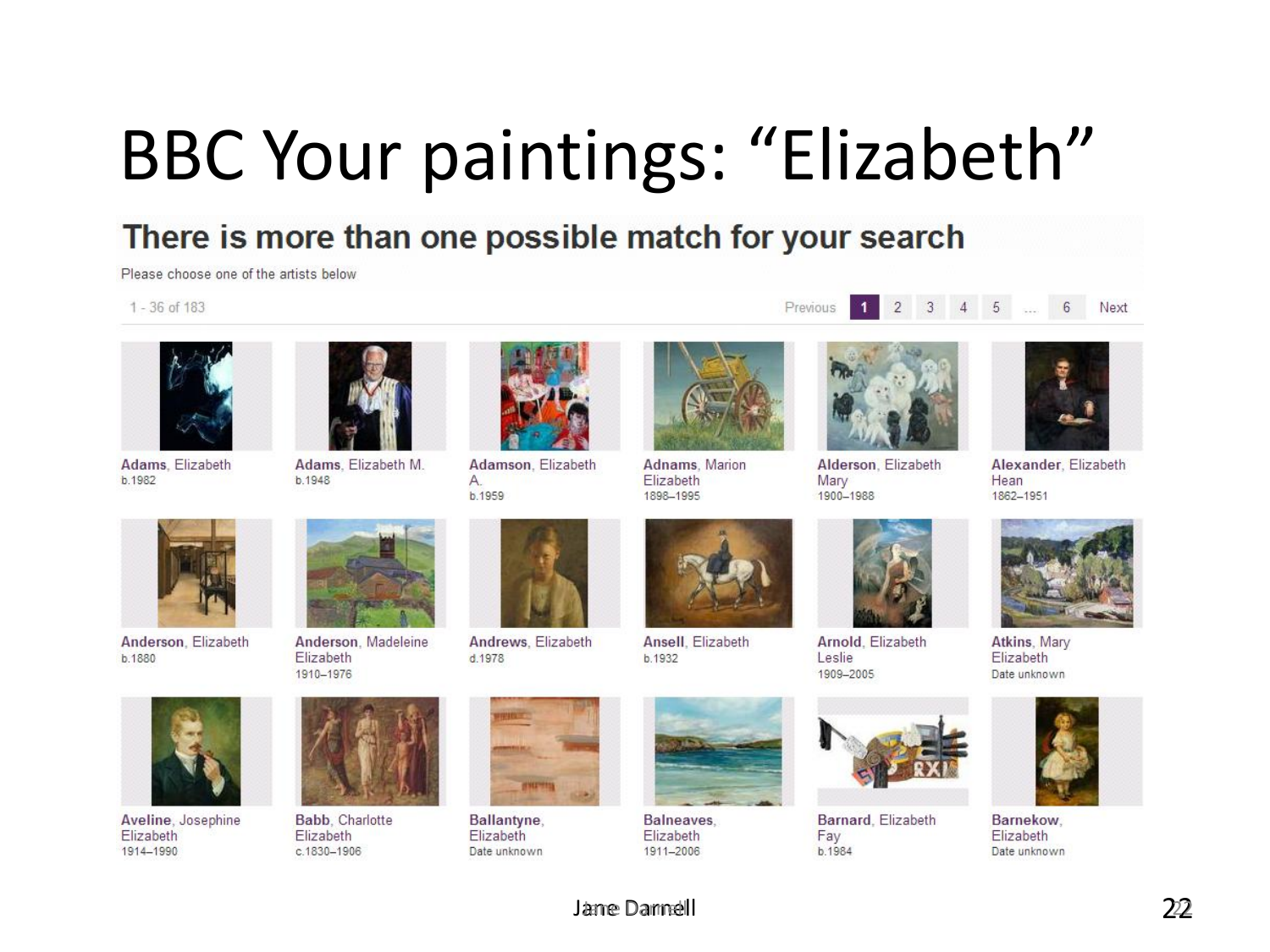# 23,174 artists in PCF dataset "BBC Your paintings"

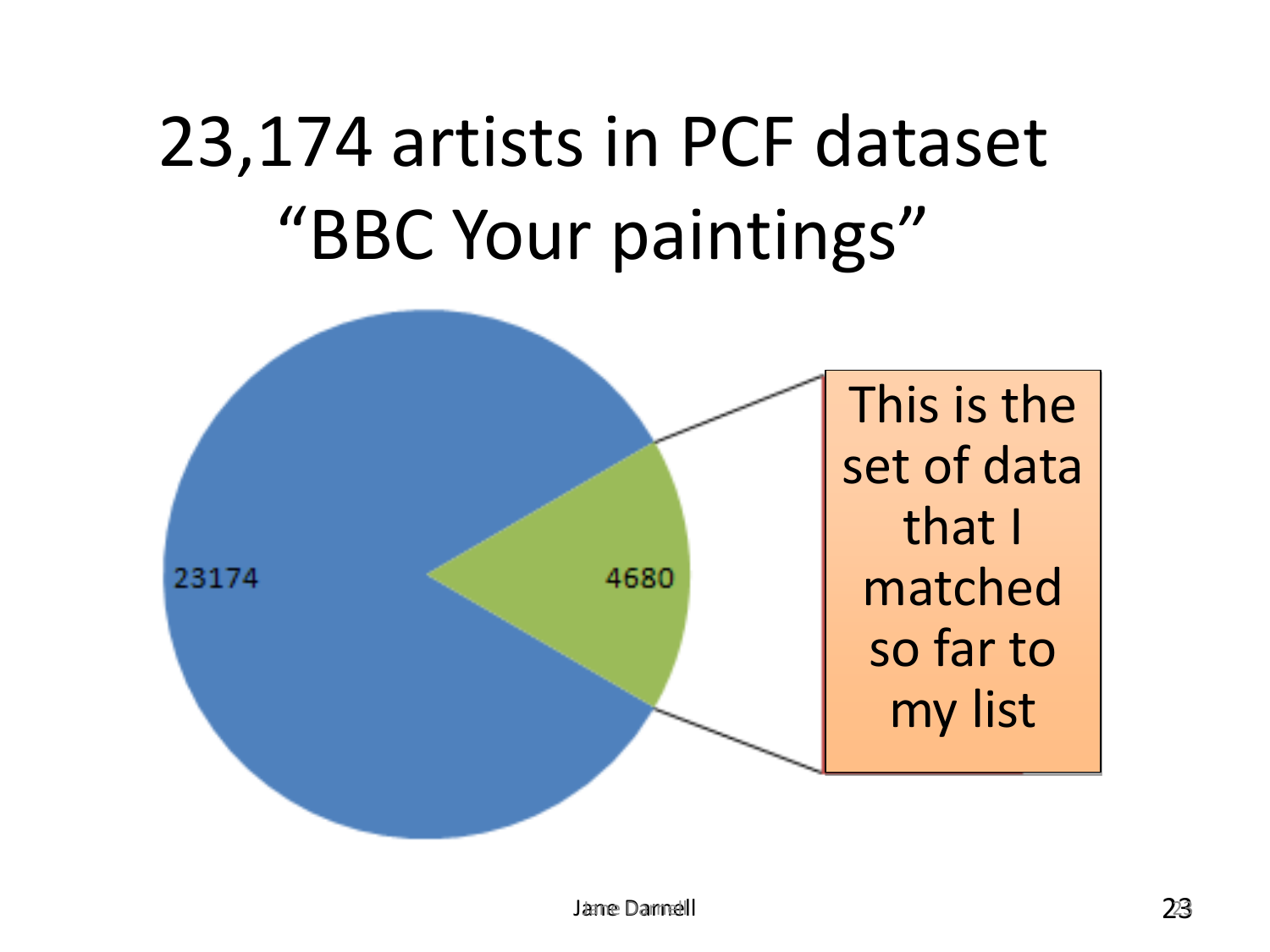#### Matching PCF data is a work in progress, most artists before 1750 are matched

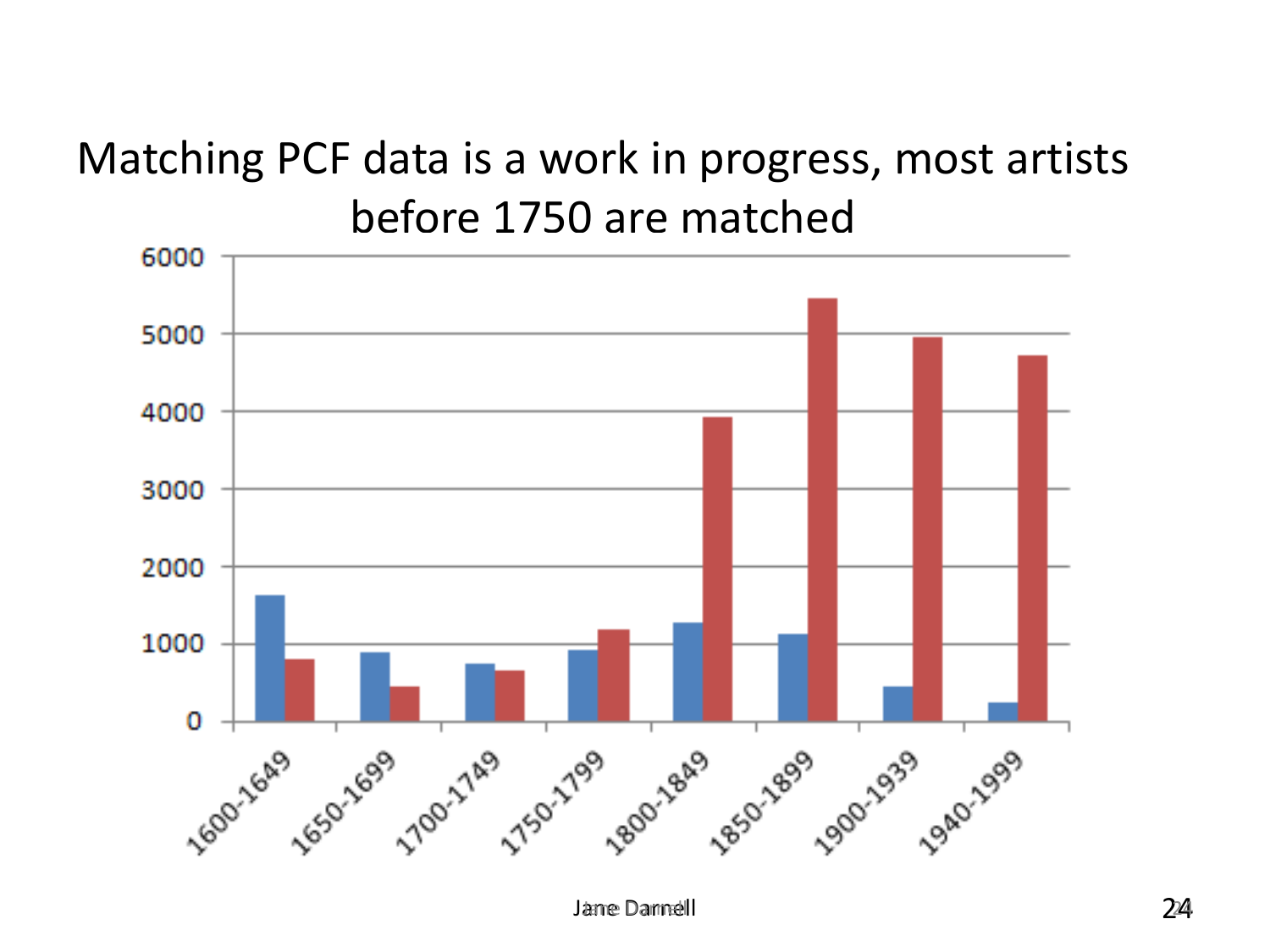### PCF matches by century, red=women

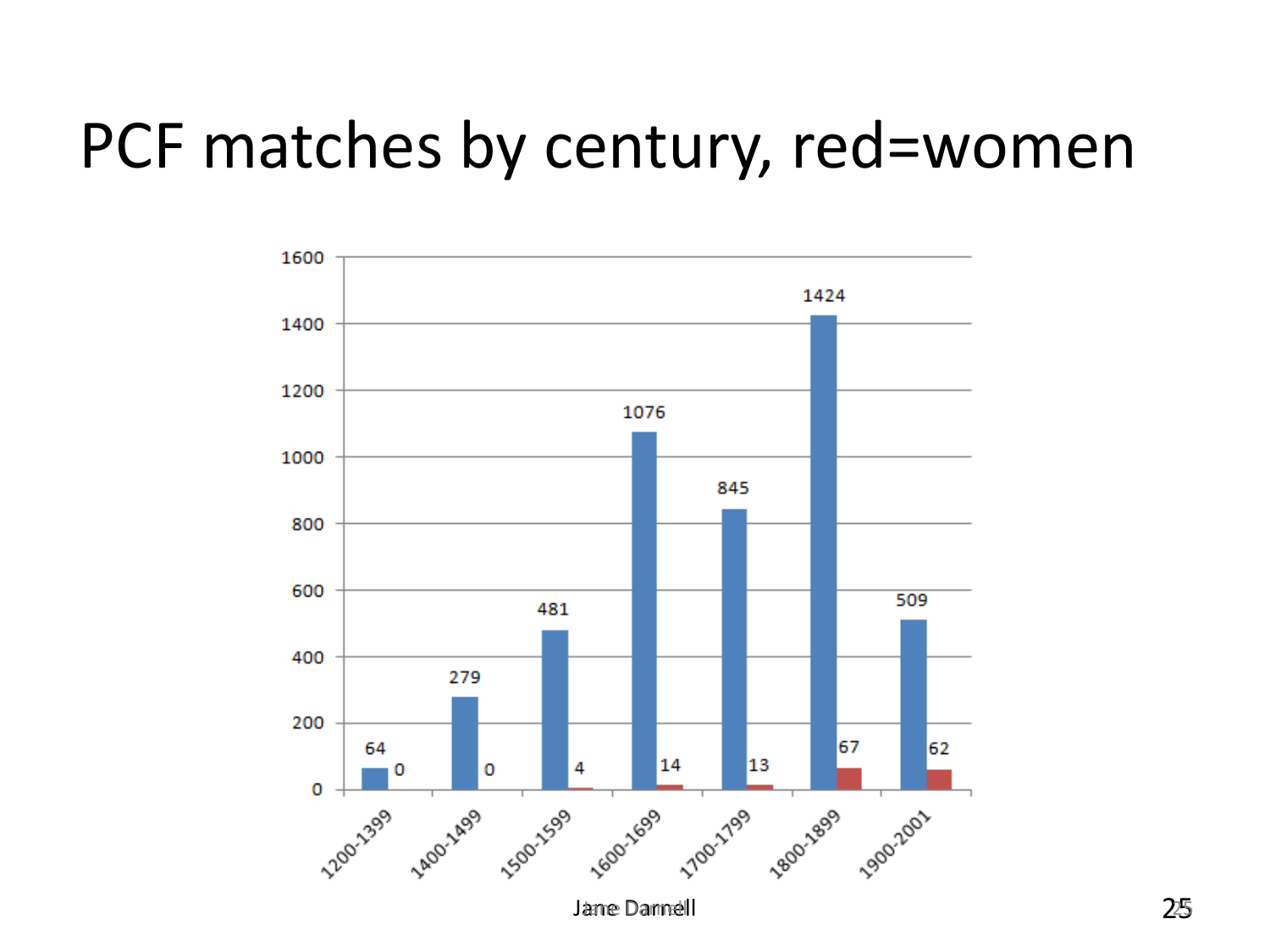### My PCF matches are mostly British, though early artists are mostly Dutch and Italian